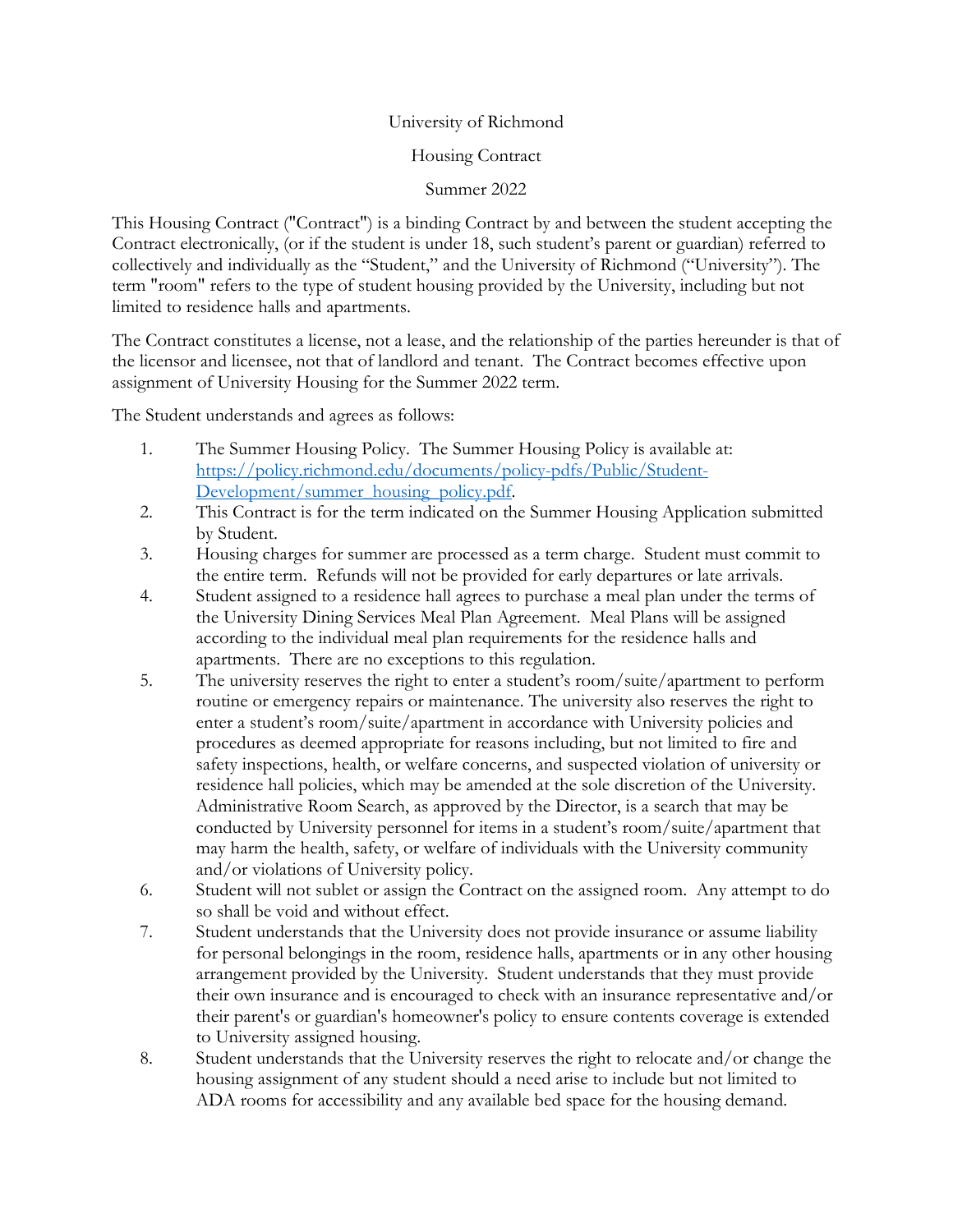- 9. Once Student is assigned a room, Student shall be responsible for all applicable room and board charges for the Summer 2022 term, subject to following termination provisions:
	- a) Students wishing to cancel their summer housing contract must do so at least three (3) business days prior to the start of their contracted housing term in order to receive a refund.
	- b) Withdrawal and Termination: Contract will be terminated at the time of withdrawal or termination from the University. Student agrees to vacate room within 48 hours unless an extension is approved by the Director. If Student remains in room without permission, a fine of \$200 may be charged. Failure to vacate the room may result in the University removing personal belongings and initiating trespassing proceedings against Student. Student understands that the University is not bound by the Virginia landlord tenant laws with respect to oncampus student housing and is not obligated to follow civil court proceedings relating to the removal of Students or Students' property from on- campus housing upon termination of the Contract.
	- c) Submission of False Information: Student submitting inaccurate, incomplete or false information on the housing application may result in termination.
	- d) Violation of the Contract, Applicable Rules or Policies: The University, in its sole discretion, may terminate Contract if Student breaches the terms of the Contract or violates University rules, regulations or policies.
	- e) Criminal Conviction or Threat of Harm: The University may terminate contract if Student is convicted of a felony, a misdemeanor involving assault or nonconsensual sexual contact, a crime involving moral turpitude, a crime requiring registration on the Sex Offender or Crimes Against Minors Registry and/or if Student becomes subject to a protective or restraining order or if the University determines that Student poses a threat of substantial harm to persons or University property.
	- f) Eviction: The University reserves the right to evict students who violate the policies in the Student Handbook and/or the policies on the University website. In case of eviction, the student is responsible for full payment of room and board fees for the remainder of the term in which the student is enrolled.
- 10. The Student Handbook: Student agrees to comply with the policies of the University Student Handbook. Student understands that a violation of the policies contained in the University Student Handbook constitutes a breach of Contract and may result in termination of Contract. The Student Handbook is available at: http://studentdevelopment.richmond.edu/student-handbook/.
- 11. This Housing Contract supersedes all earlier Contracts between the parties and contains the final and entire Contract between the parties with respect to the subject matter hereof. The parties shall not be bound by any terms, conditions, statements or representations, oral or written, not herein contained unless contained in a written executed amendment of the Contract signed by all parties.
- 12. Unauthorized Residents: Anyone who is found living in apartments/rooms without permission must vacate immediately and the residents of the apartment/room will be fined \$200 each. If the unauthorized person living in the apartment/room is a University of Richmond student, they will be referred to the Student Conduct Administrator for conduct and the Office of Residence Life & Housing will apply the appropriate housing/meal fees.